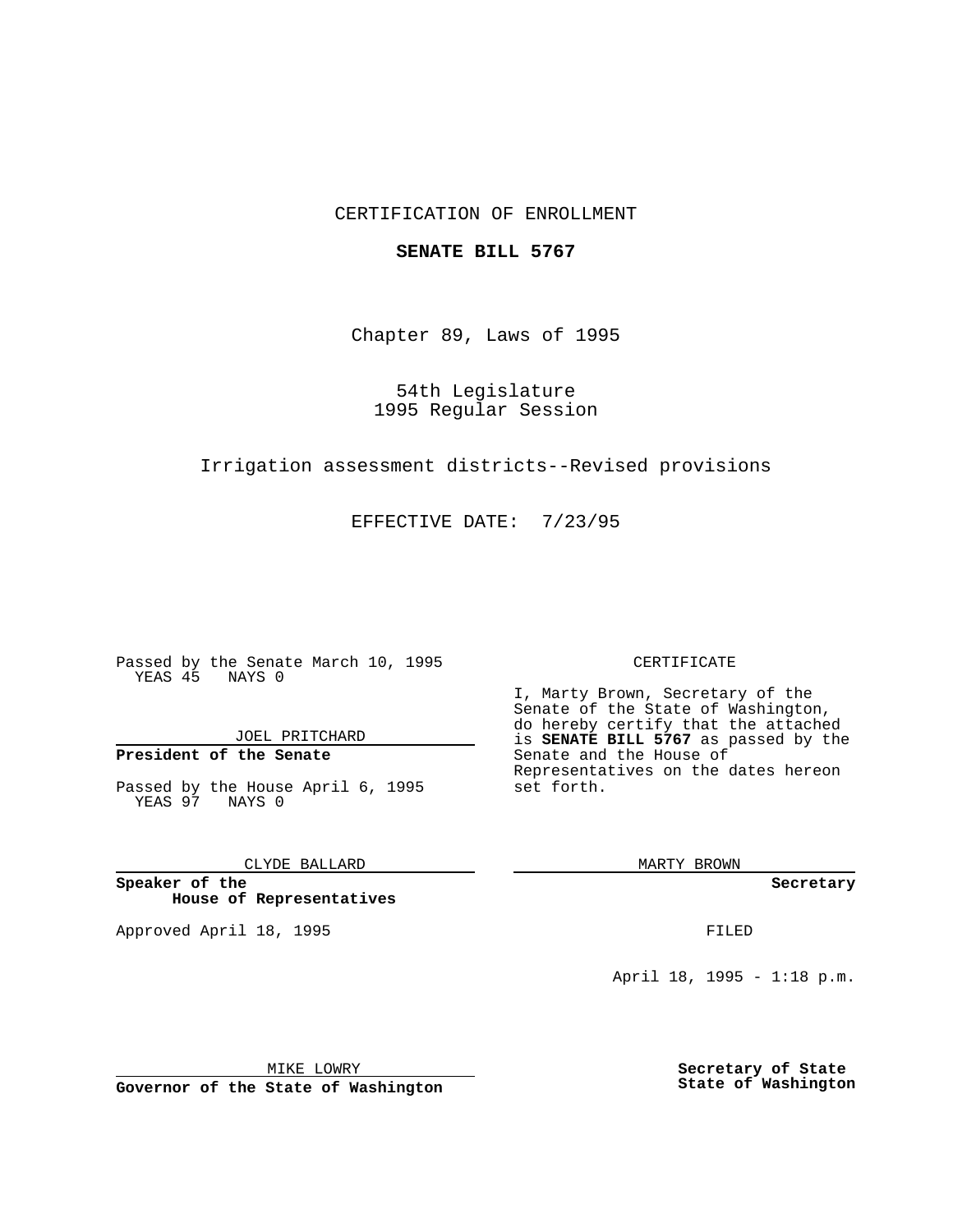## **SENATE BILL 5767** \_\_\_\_\_\_\_\_\_\_\_\_\_\_\_\_\_\_\_\_\_\_\_\_\_\_\_\_\_\_\_\_\_\_\_\_\_\_\_\_\_\_\_\_\_\_\_

\_\_\_\_\_\_\_\_\_\_\_\_\_\_\_\_\_\_\_\_\_\_\_\_\_\_\_\_\_\_\_\_\_\_\_\_\_\_\_\_\_\_\_\_\_\_\_

Passed Legislature - 1995 Regular Session

**State of Washington 54th Legislature 1995 Regular Session**

**By** Senators Deccio and McCaslin

Read first time 02/06/95. Referred to Committee on Government Operations.

1 AN ACT Relating to municipal irrigation assessment districts; and 2 amending RCW 35.92.220 and 35.92.230.

3 BE IT ENACTED BY THE LEGISLATURE OF THE STATE OF WASHINGTON:

4 **Sec. 1.** RCW 35.92.220 and 1965 c 130 s 1 are each amended to read 5 as follows:

 (1) A city or town, situated within or served by, an irrigation project, or projects, owned or operated by the United States government, a water users' association, associations, corporation, or corporations or another city or town or towns, where the legislative authority deems it feasible to furnish water for irrigation and domestic purposes, or either, and where the water used for irrigation and domestic purposes or either, is appurtenant or may become appurtenant to the land located within such city or town, may purchase, 14 lease, or otherwise acquire water or water rights for the purpose of furnishing the city or town and the inhabitants thereof with a supply of water for irrigation and domestic purposes, or either; purchase, 17 construct, or otherwise acquire systems and means of distribution and delivery of water within and without the limits of the city or town, or for the delivery of water where the owner of land within the city or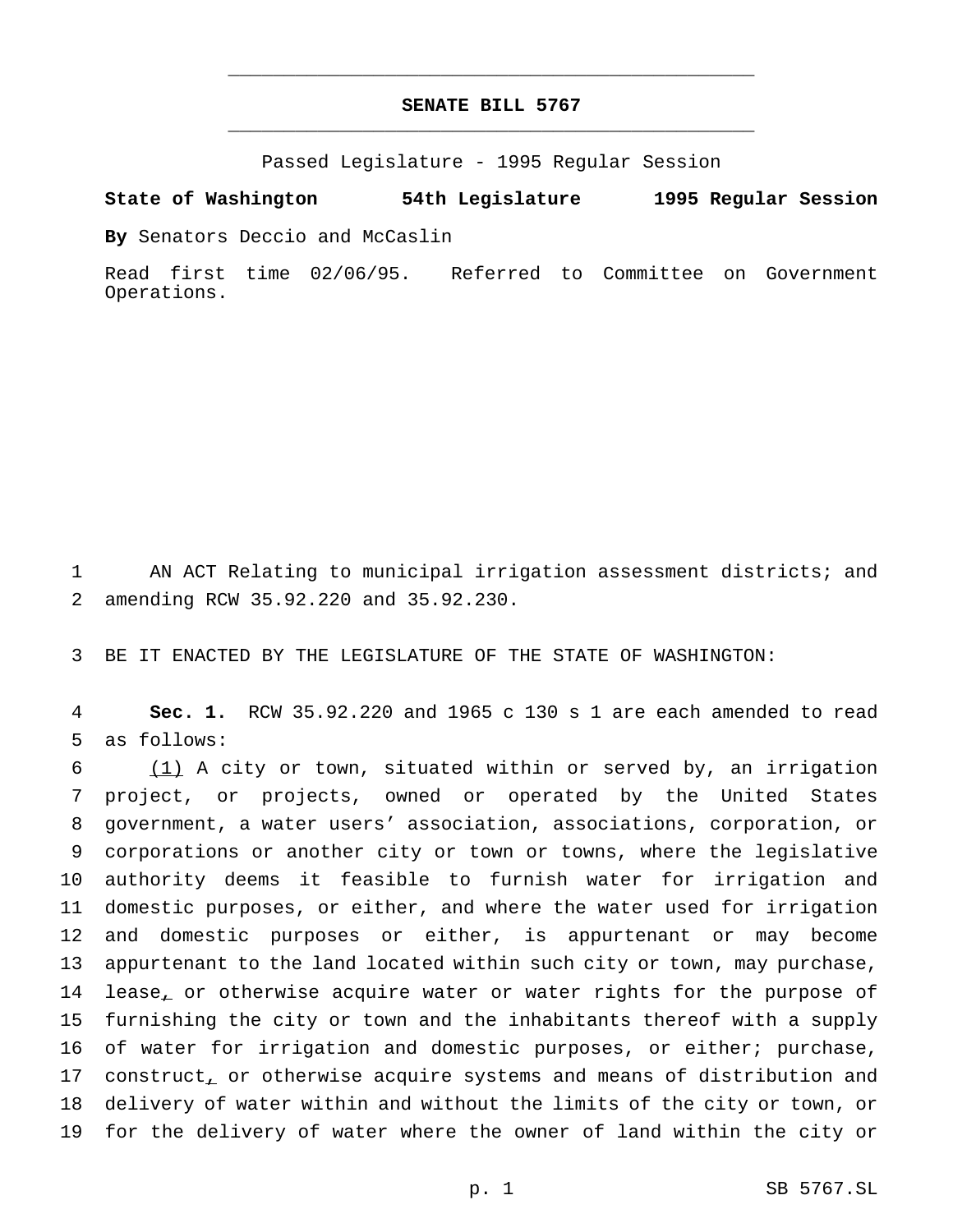1 town owns a water right appurtenant to his or her land, with full power to maintain, repair, reconstruct, regulate, and control the same, and if private property is necessary for such purposes, the city or town may condemn and purchase or purchase and acquire property, enter into 5 any contract, and order any and all work to be done ((which shall be)) 6 that is necessary to carry out such purposes, and it may do so either by the entire city or town or by assessment districts, consisting of the whole or any portion thereof, as the legislative authority of the city or town may determine.

10 (2) The legislative authority of any city or town may by ordinance 11 authorize the consolidation of separate irrigation assessment 12 districts, previously established pursuant to this section, for the 13 purposes of construction or rehabilitation of improvements, or of 14 ongoing administration, service, repair, and reconstruction of 15 irrigation systems. The separate irrigation assessment districts to be 16 consolidated need not be adjoining, vicinal, or neighboring. If the 17 legislative authority orders the creation of such consolidated 18 irrigation assessment districts, the money received and on hand from 19 assessments levied within the original districts shall be deposited in 20 a consolidated fund to be used by the municipality for future expenses 21 within the consolidated district.

22 **Sec. 2.** RCW 35.92.230 and 1965 c 130 s 2 are each amended to read 23 as follows:

24 For the purpose of paying for a water right purchased by the city 25 or town from the United States government where the purchase price has 26 not been fully paid; paying annual maintenance or annual rental charge 27 to the United States government or any corporation or individual 28 furnishing the water for irrigation and domestic purposes, or either; 29 paying assessments made by any water users' association; paying the 30 cost of constructing or acquiring any system or means of distribution 31 or delivery of water for ((said)) such purposes; and for the upkeep, 32 repair, reconstruction, operation, and maintenance thereof; 33 accumulating reasonable operating fund reserves to pay for system 34 upkeep, repair, operation, and maintenance, in such amount as is 35 determined by the city or town legislative authority; accumulating 36 reasonable capital fund reserves in an amount not to exceed the total 37 estimated cost of system construction, reconstruction, or 38 refurbishment, over such period of time as is determined by the city or